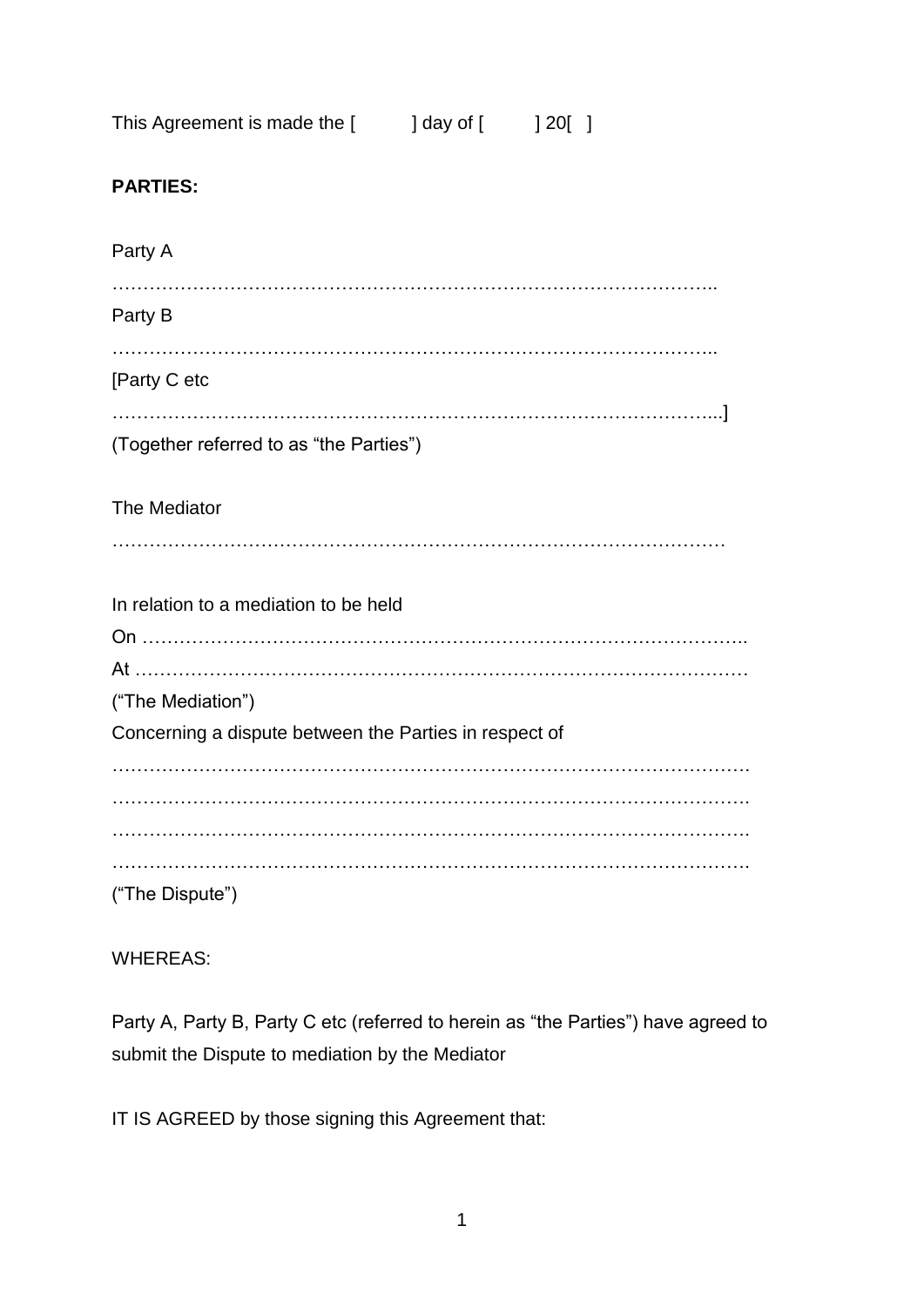1. The Parties hereby appoint the Mediator, and the Mediator accepts the appointment, to mediate the Dispute in accordance with the terms of this Agreement.

#### **GENERAL**

- 2. This document contains the entire agreement between the parties as to the subject matter hereof. This Agreement may be signed in counterparts, in which event the originals counterparts together will constitute the entire agreement between the parties.
- 3. Neither this Agreement, nor the Mediation, will affect or impair the rights of either party under the Laws of England and Wales. Should the dispute not be settled by mediation the parties' rights to a fair trial remain unaffected.
- 4. In the event that no settlement is reached by the Parties, all the Parties' rights shall be reserved and shall remain in all respects unaffected by the Mediation save to the extent provided in this Agreement.

#### **COOPERATION**

5. The Parties will attempt in good faith to resolve the Dispute by mediation and will take all such steps as may be necessary to participate fully in the mediation process, including the taking of all preparatory steps for the mediation appointment.

## **AUTHORITY**

- 6. Each Party warrants that the signatory to this Agreement has the authority to bind the respective Party and all others present at the mediation appointment on that Party's behalf to observe the terms of this Agreement.
- 7. Each of the parties shall be represented at the Mediation by such person or persons that it chooses but such representatives shall include a person with full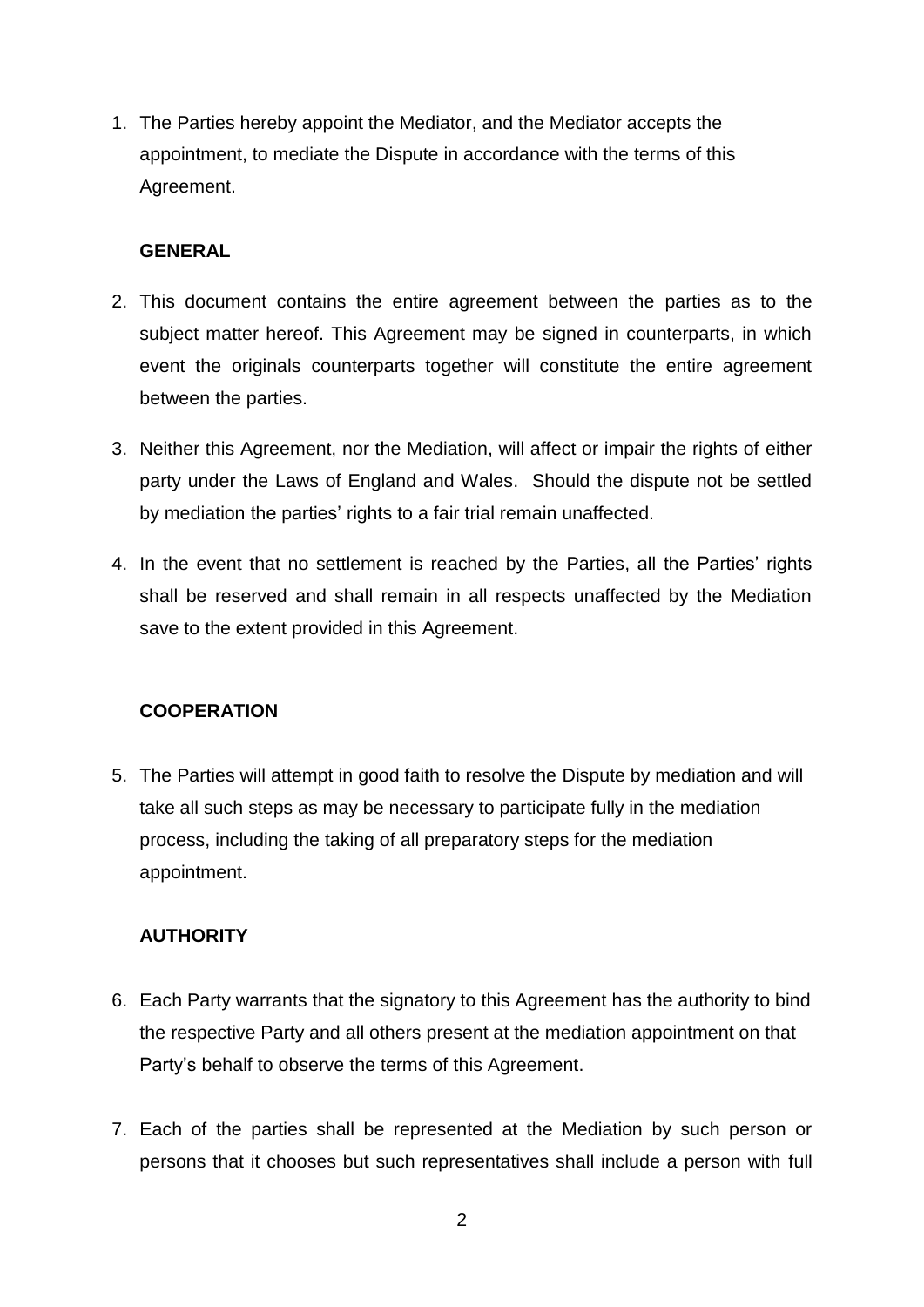authority to settle all or any aspects of the Dispute and to agree to any other matters that may assist or cause the efficient and economic resolution of the Dispute. If either of such authorised representatives has any limitation on his or her authority to settle, this shall be disclosed to the Mediator before the Mediation begins.

8. Each of the parties warrants that it will procure that its representatives will in particular comply fully with the clause contained within the Confidentiality section of this Agreement.

## **CONDUCT OF THE MEDIATION**

- 9. The Parties shall be responsible in respect of any booking of accommodation, equipment hire or the like which the Parties may require for the purposes of the Mediation.
- 10.The Mediator may in his absolute discretion give such directions for the conduct of the Mediation as he thinks fit. Such directions shall be communicated in writing to the Parties' Representatives ("The Representatives") for the time being as soon as reasonably practicable.
- 11.Any Party may at any time withdraw from the Mediation by notifying the Mediator and the other Party/Parties in writing.
- 12.The Mediation shall take place as set out above. If the Dispute has not been resolved at the end of the time allotted then, with the agreement of all the Parties and the Mediator, the appointment may be continued or may be resumed at such time and place as the Parties and the Mediator may agree.
- 13.The procedure at the Hearing shall be determined by the Mediator in consultation with the Representatives. In the event of any disagreement the decision of the Mediator shall be final.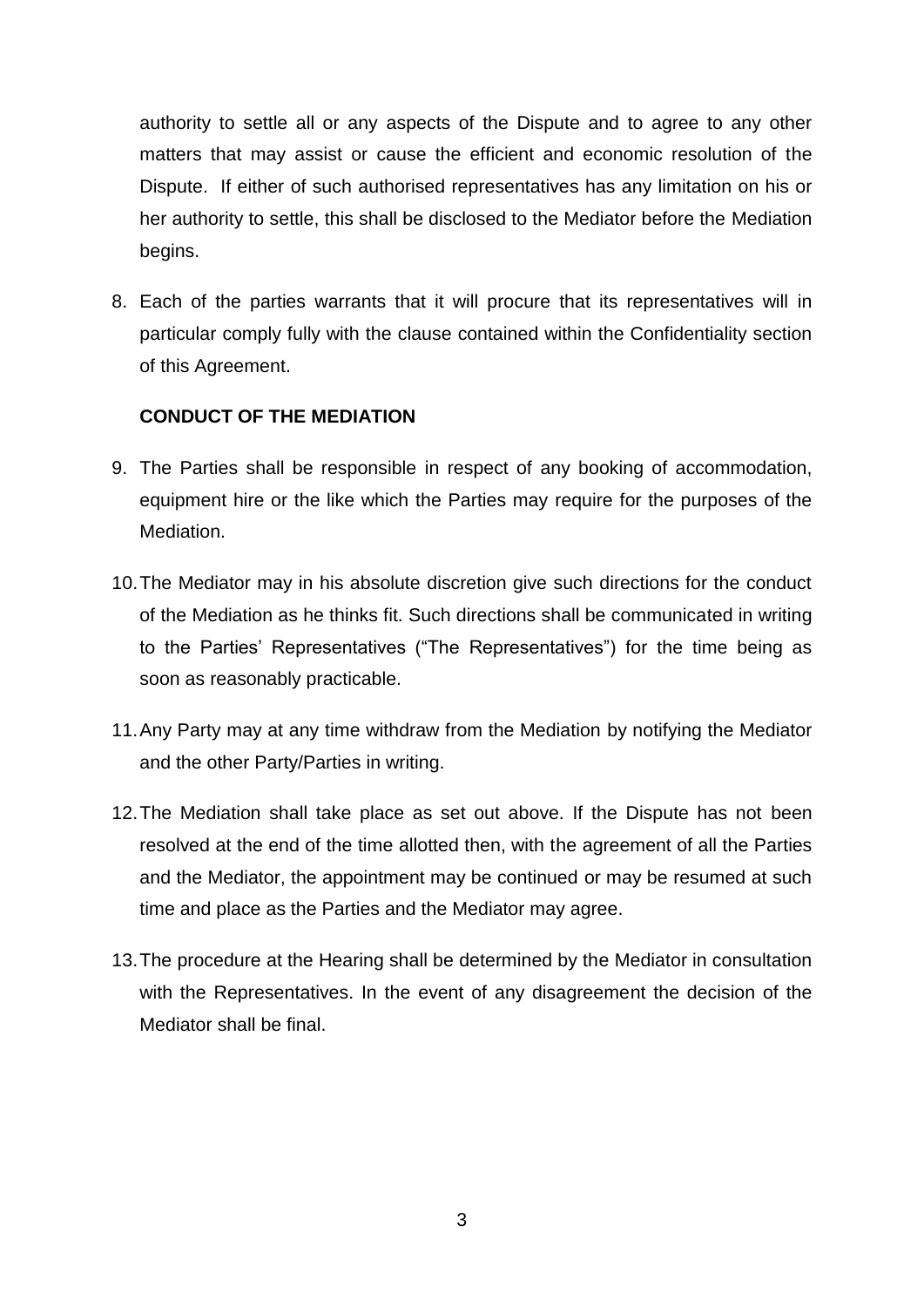## **CONFIDENTIALITY**

- 14.The Parties, their Representatives, their advisers and the Mediator shall keep confidential and shall not reveal save as required by law and insofar as may be necessary to bring into effect or enforce the settlement agreement:
	- 1) any written summaries of the Parties' cases;
	- 2) any statements whether oral or written made in the course of the Hearing;
	- 3) any concessions or admissions of law or fact;
	- 4) that any settlement has been reached.
- 15.The entire process of the Mediation (including all communications and meetings between the parties and/or the Mediator and the representatives of any of them prior to the date of this Agreement) shall be confidential and shall be treated as though the same was a negotiation conducted upon a "without prejudice" basis with a view to settling proceedings and shall be privileged according to law.
- 16.All documents, submissions and statements made or produced for the purposes of the mediation whether oral or written shall be inadmissible and not subject to disclosure in any arbitral, judicial or other similar proceedings except that evidence which is otherwise admissible or disclosable shall not become inadmissible or non-disclosable by reason of its use in connection with this mediation.
- 17.No recording, transcript or other verbatim record shall be made or kept of the **Mediation**
- 18.None of the parties may have access to the Mediator's notes;
- 19.The Mediator shall keep confidential any private communications made to him by the parties at any stage unless and until whichever of them who made such communication agrees otherwise.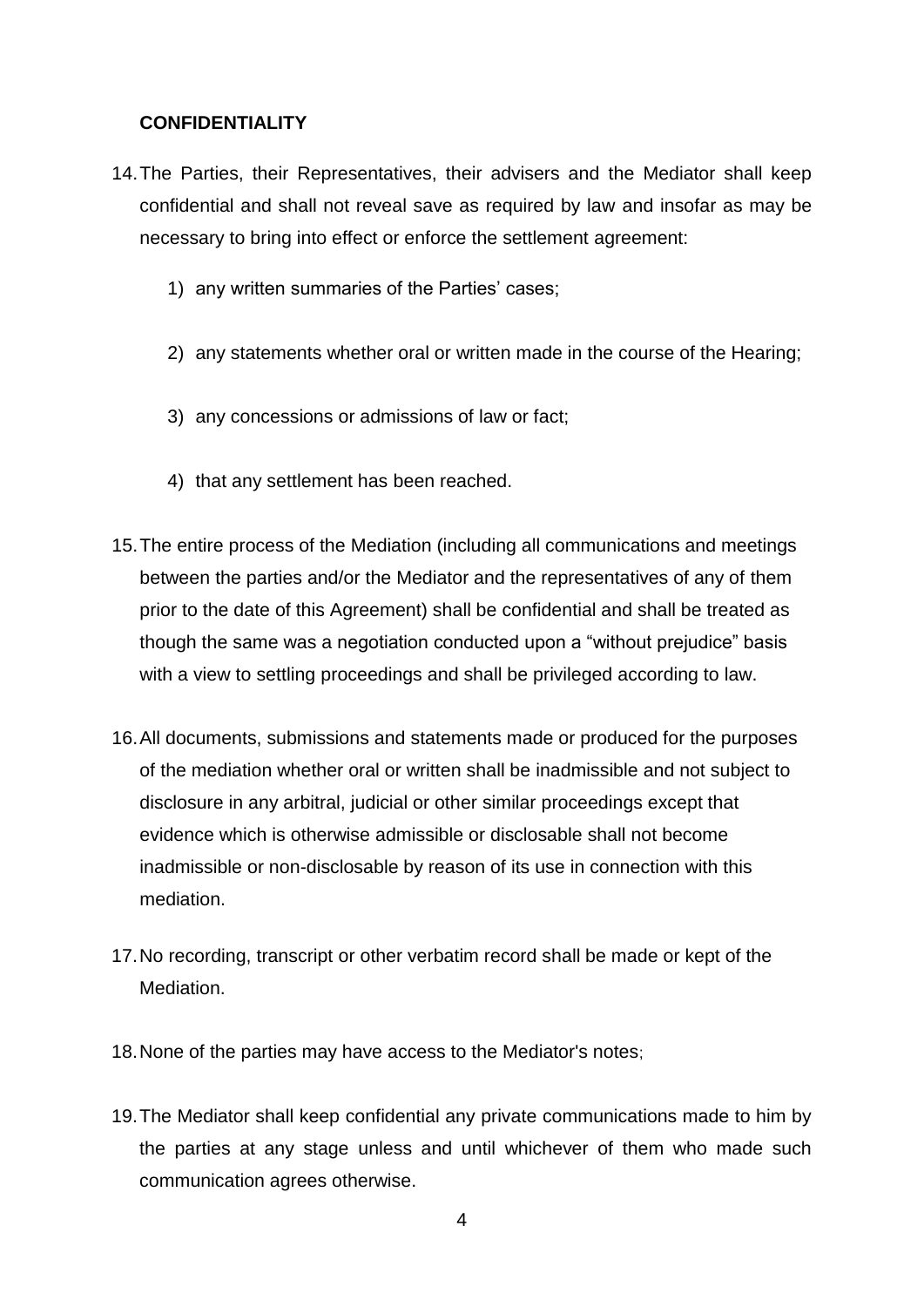20.Save as provided herein or otherwise agreed by a written agreement between them, the parties reserve their legal rights should the mediation not result in a settlement of all of the Disputes.

#### **THE MEDIATOR**

- 21.The Mediator may not act for the parties in any capacity with regard to the subject matter of the mediation, and the parties acknowledge that in acting under this agreement, the Mediator is not representing or giving legal advice to, nor assessing, upholding or protecting (or attempting to assess, uphold or protect) any rights of, either party;
- 22.The Mediator shall be neutral and impartial. The Mediator shall help the Parties to develop and explore options for resolution of the Dispute and, if possible, achieve expeditious resolution of the Dispute by agreement between them.
- 23.The Mediator makes no representation that any such agreement between the Parties will be equivalent to any result which might be achieved in any contested court or arbitration proceedings concerning the Dispute or any part of it.
- 24.The Parties shall not be permitted to rely upon any expression of opinion, advice or comment made by the Mediator in the course of the Mediation in or for the purposes of any legal or similar proceedings or any form of alternative dispute resolution in relation to the Dispute or any matter related to or concerning the subject matter of the Mediation.
- 25.The Mediator shall not make decisions for any Party nor impose a solution on either of them. Where the Parties request the Mediator to express an opinion or propose a way forward on any matter before or during the course of or after the Mediation, then such opinion or proposal will be given orally and in private to each party unless the parties agree otherwise.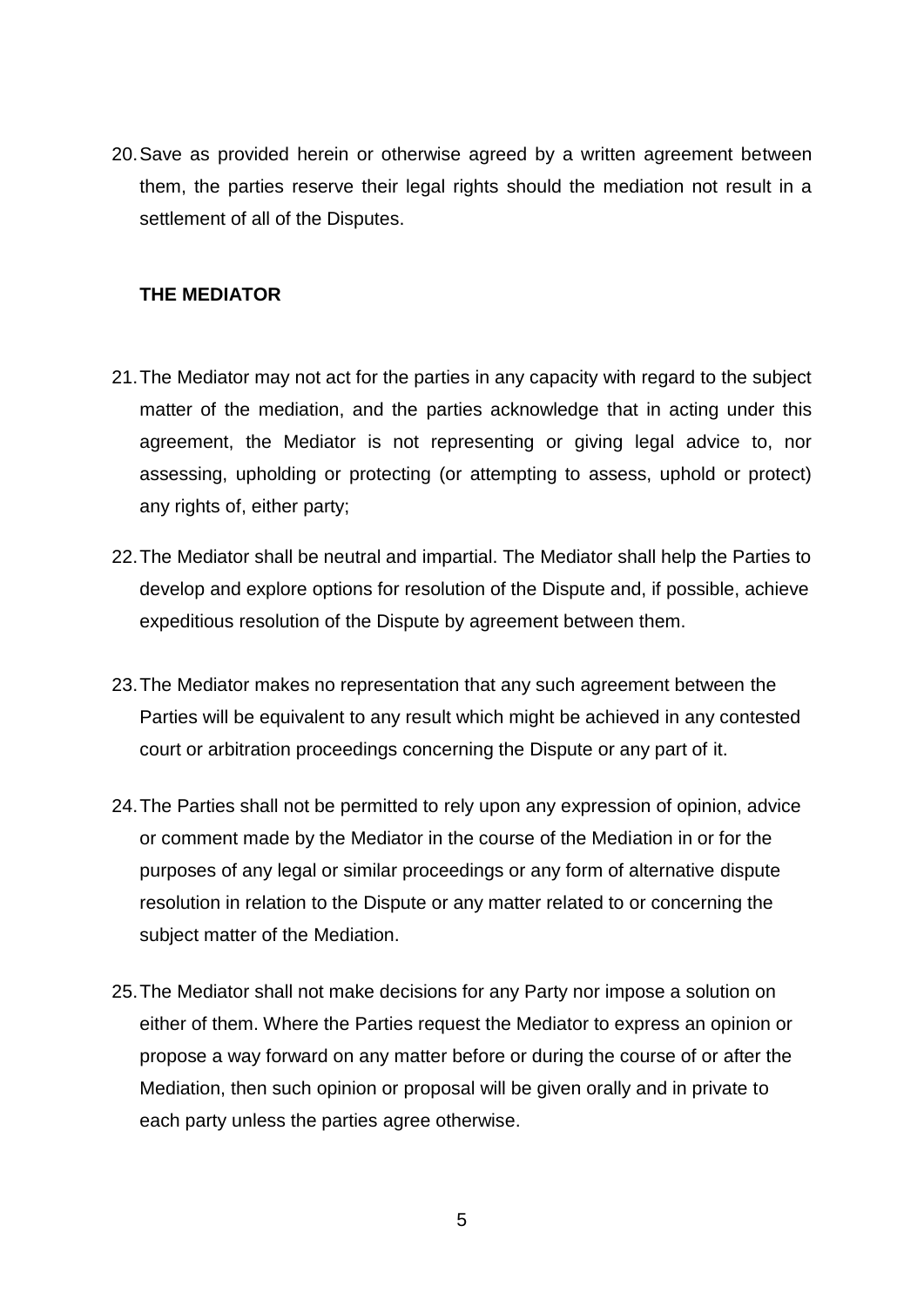- 26.The Mediator retains the discretion at any time to choose not to deliver such an opinion or proposal, and/or to withdraw as Mediator completely, and is not required to provide reasons to the parties for this decision.
- 27.In formulating an opinion, the Mediator is entitled to rely on his own knowledge and experience as well as well as information provided during the Mediation. Any such opinion expressed by the Mediator will be non-binding, unless the parties agree otherwise. Such a recommendation will not attempt to anticipate what a court or arbitrator might order or award but will set out what the Mediator suggests are appropriate ways of resolving any outstanding issues or possible settlement terms in all of the circumstances of the Dispute.
- 28.The Mediator shall not obtain advice or an opinion on any aspect of the Dispute from any person.
- 29.The Mediator acknowledges that, before beginning the mediation, he has disclosed to the Parties any prior dealings that he has had with either of them and any other matters that may be thought to cause any doubt as to his impartiality.
- 30.If, during the mediation, the Mediator becomes aware of any circumstances that might reasonably be considered to affect the Mediator's capacity to act impartially, the Mediator shall immediately inform both/all the parties of that development. The Mediator shall not be required to provide the nature of the circumstances in question if, to do so, would be to disclose private communications made to him by a Party unless and until whichever of them who made such communication agrees otherwise. The parties shall then decide whether the mediation will continue with the Mediator, or with a new mediator appointed jointly by the parties.
- 31.The Mediator shall not accept any appointment in relation to any arbitral or judicial proceeding relating to the Dispute or any part thereof.
- 32.The Parties will not call the Mediator as a witness nor require him to produce in evidence any records or notes relating to the Mediation in any litigation, arbitration or any other formal process arising from or in connection with either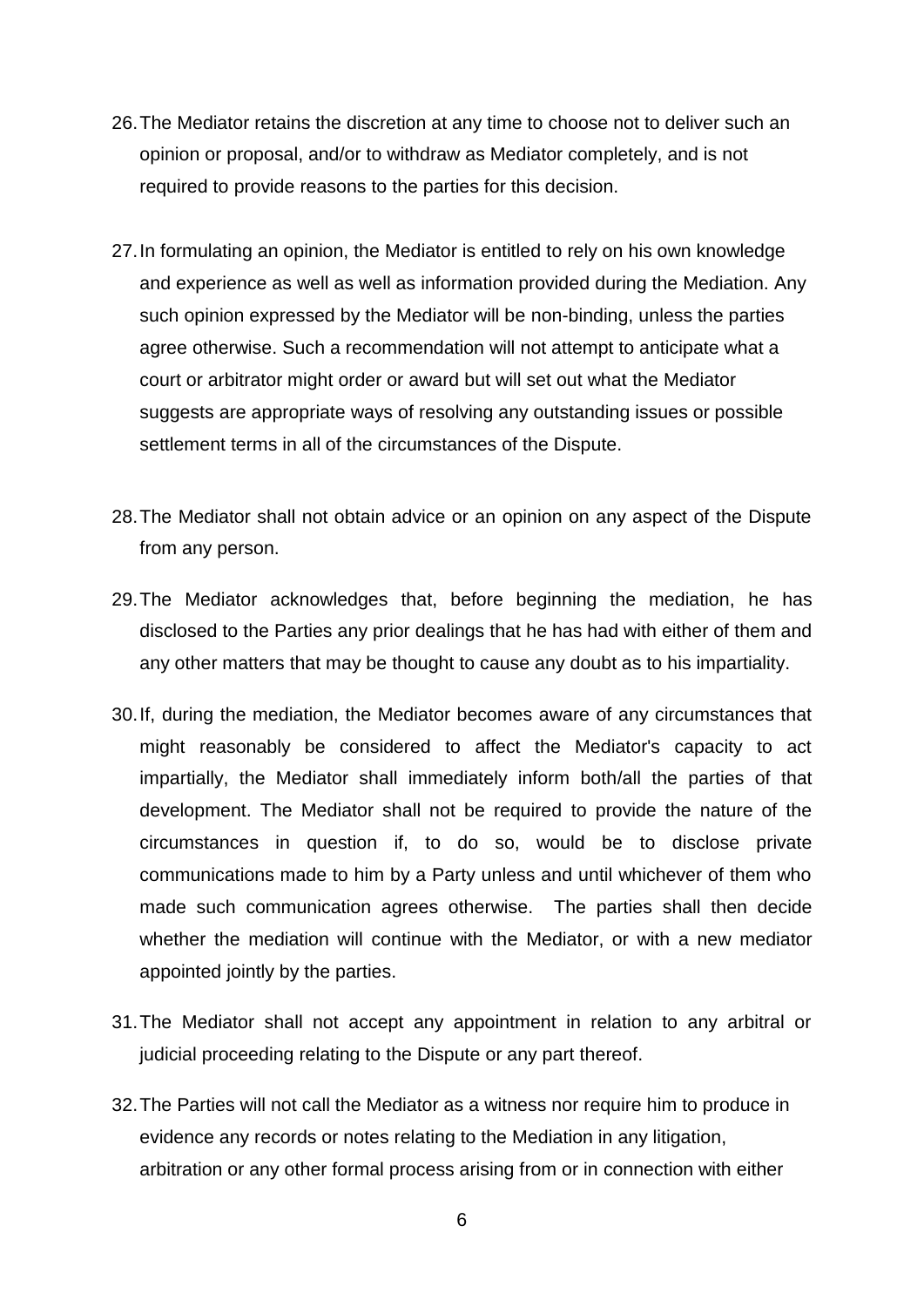the Dispute and/or the Mediation, nor will the Mediator act or agree to act as a witness, expert, arbitrator or consultant in any such process.

33.None of the parties shall take any action that would cause the Mediator to breach his obligations contained in this Agreement.

#### **THE MEDIATOR'S FEES AND EXPENSES**

34.The Schedule of UK Mediation Fees of the Mediator as appended to this Agreement shall apply to the Mediation and is incorporated in and forms part of this Agreement. The Parties shall be responsible for the Mediator's fees, including his expenses, in accordance with this Agreement and that Schedule. Such fees and expenses shall be paid within 14 days of receipt by the parties' representatives of the Mediator's fee note.

#### **TERMINATION**

- 35.The mediation will terminate if:
	- 1) The parties agree that it should not continue;
	- 2) Save as provided for in Clause 39 below, a party withdraws from the mediation;
	- 3) The Mediator feels unable to further assist the parties to achieve resolution of the Dispute; or
	- 4) The Mediator considers it appropriate for any other reason;
	- 5) A written settlement agreement resolving all of the Dispute is signed on behalf of the parties.
- 36.In the event that the Mediation is terminated before the mediation appointment or for any other reason the appointment does not take place, the Mediator shall be entitled to receive payment of any irrecoverable expenses incurred by him (for which the parties will be liable in equal shares) together with the following fees: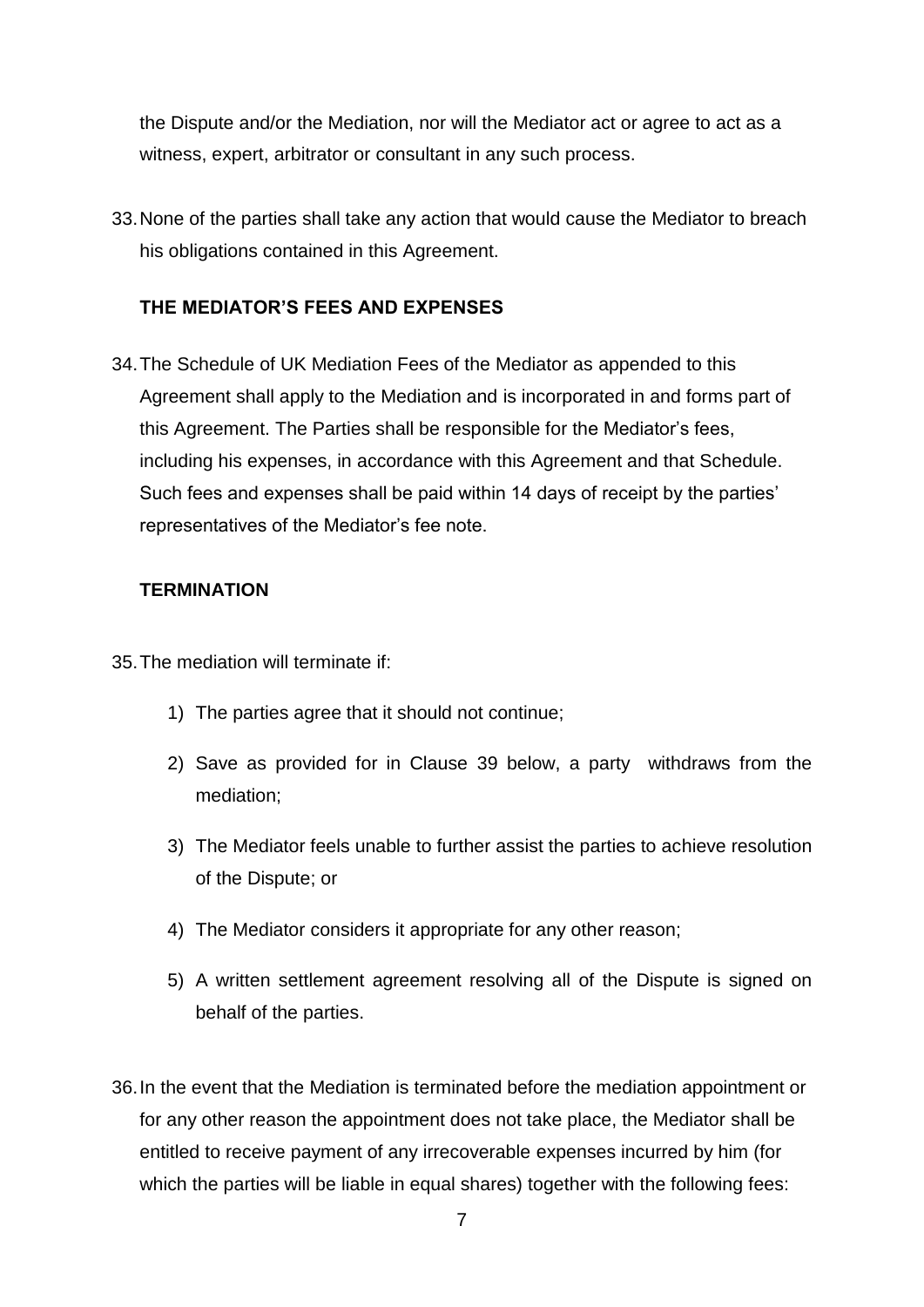- 1) Termination 5 clear working days or more before the date fixed for the commencement of the Mediation appointment – No fee.
- 2) Termination 3-4 clear working days before the date fixed for the commencement of the Mediation appointment - 25% of the standard rate as set out in the Schedule of UK Mediation Fees of the Mediator.
- 3) Termination less than 3 clear working days before the date fixed for the commencement of the Mediation appointment - 50% of the standard rate as set out in the Schedule of UK Mediation Fees of the Mediator.
- 37.The Mediator shall not be concerned or affected by any dispute or disagreement between the Parties or any of them as to who is responsible for the termination of the Mediation appointment.
- 38.Termination of the mediation does not terminate Clauses 3, 14 to 21, 31 to 34, 36, 39, 42 to 43 of this Agreement, which Clauses will continue to have effect.
- 39.In the event of there being more than two parties to the Mediation, where one party withdraws from the Mediation, the remaining parties may give written notice to the Mediator of their agreement to continue the Mediation as between themselves. In the event of such continuance, the withdrawing Party shall remain liable for its share of the Mediator's fees and expenses as well as its equal share of any accommodation charges, equipment charges or the like for the mediation as have been incurred up to the time of its withdrawal.
- 40.All documents, written case summaries, written submissions, written concessions or admissions of law or fact or written statements (whether prepared specifically for the purposes of the Mediation or not) used or disclosed for the purposes of the Mediation and in the possession of the Mediator shall be destroyed if in hard copy form (unless the parties request that they are returned to them) and/or deleted if in electronic form upon the termination of the Mediation.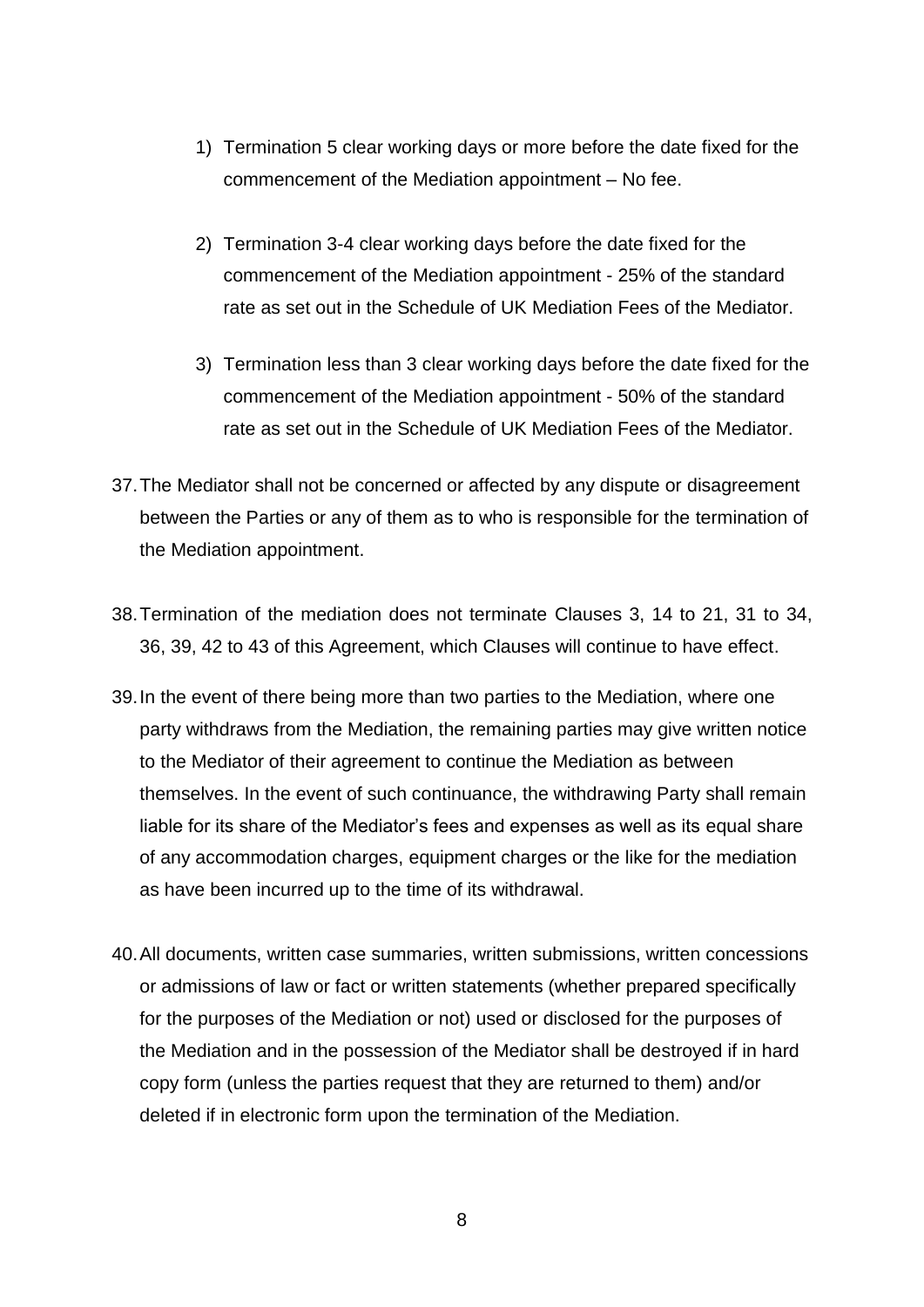#### **SETTLEMENT**

41.No agreement as to the terms of any settlement reached during the mediation shall be legally binding on the parties unless and until it is reduced to writing and signed on behalf of both of them.

#### **ENFORCEMENT**

- 42.If the Dispute is settled, either party may:
	- 1) enforce the terms of the settlement agreement for that Dispute by judicial proceedings, and
	- 2) cite evidence of, and incidental to, the settlement agreement in such proceedings (other than any matters which are confidential or privileged under Clauses 14 to 16 hereof and are not essential evidence).

## **FEES, COSTS AND EXPENSES OF THE MEDIATION**

43.Unless otherwise agreed in writing, and subject to Clause 39 above, each Party shall bear an equal share of all the costs of the Mediation (including any costs of booking of accommodation and/or equipment hire or the like for the purposes of the Mediation). However, each Party further agrees that any court or tribunal may treat the Mediator's fees and expenses, expenses and costs of the Mediation, and each Party's legal costs of the Mediation as costs in the case in relation to any litigation or arbitration where that court or tribunal has power to assess or make orders as to costs, whether or not the Mediation results in the settlement of the Dispute.

## **GOVERNING LAW AND JURISDICTION**

44.This Agreement and any settlement agreement shall be governed by the law of England and Wales and the Parties agree to submit to the exclusive jurisdiction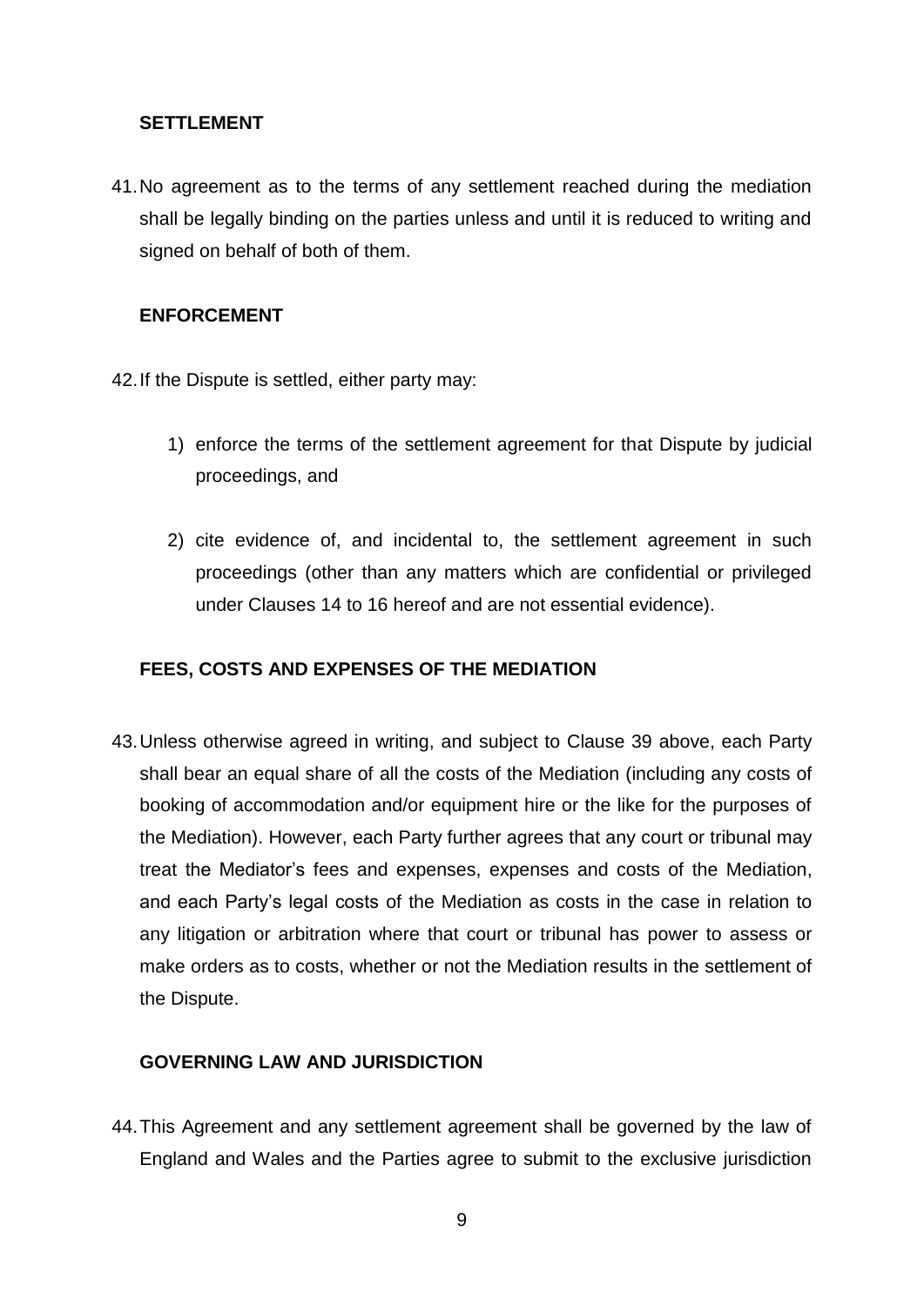of the Courts of England and Wales as regards any claim or matter arising under or in relation thereto or to the Mediation.

## **EXCLUSIONS OF LIABILITY**

- 45.The Mediator shall not be liable to the Parties in contract, tort (including negligence and breach of statutory duty) or otherwise howsoever except in the case of fraudulent misrepresentation or wilful misconduct for (i) any increased costs or expenses (ii) any economic loss, loss of profit, business, contracts, revenues or anticipated savings or (iii) any other loss or damage (including but not limited to special, indirect or consequential loss or damage) of whatever nature in respect of any act or omission in connection with the services provided by him. This agreement may be produced and relied upon by the Mediator as a defence to any claim arising out of the Mediation made against the Mediator.
- 46.No responsibility is assumed by the Mediator for the accuracy or completeness of any advice, opinion or proposal proffered (whether intentionally or not) before or in the course of or after the Mediation or for any assistance given in or about the content or drafting of any settlement agreement and the Parties acknowledge that, unless they agree otherwise, they are not entitled to rely upon any such advice, opinion, proposal or assistance and must seek their own legal or other professional advice.
- 47.The Mediator acts as an independent service in the performance of his functions in connection with the Mediation and not as the servant or agent of the Barristers' Chambers known as 39 Essex Chambers and the Parties hereby expressly acknowledge that the Mediator so acts.